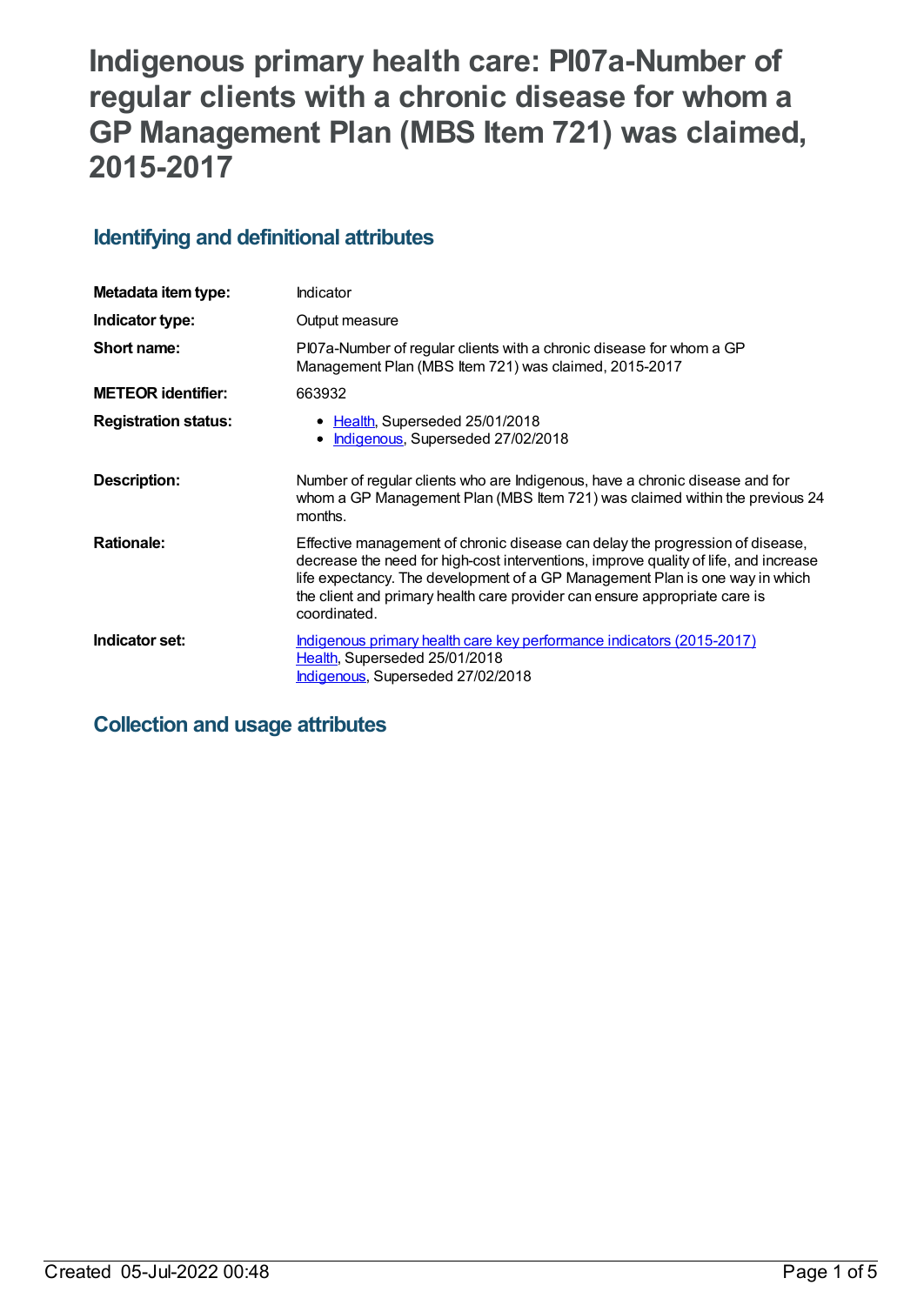| <b>Computation description:</b> | Count of regular clients who are Indigenous, have a chronic disease and for<br>whom a GP Management Plan (MBS Item 721) was claimed within the previous 24<br>months.                                                                                                                                                                                                                                 |
|---------------------------------|-------------------------------------------------------------------------------------------------------------------------------------------------------------------------------------------------------------------------------------------------------------------------------------------------------------------------------------------------------------------------------------------------------|
|                                 | 'Regular client' refers to a client of an Australian Government Department of Health-<br>funded primary health care service (that is required to report against the Indigenous<br>primary health care key performance indicators) who has an active medical record;<br>that is, a client who has attended the Department of Health-funded primary health<br>care service at least 3 times in 2 years. |
|                                 | GP Management Plan (MBS Item 721): The Chronic Disease Management<br>(CDM) Medicare items on the Medicare Benefits Schedule (MBS) enable GPs to<br>plan and coordinate the health care of patients with chronic or terminal medical<br>conditions (DoH 2014). GP Management Plans, for the purpose of this indicator,<br>are defined in the MBS (Item 721).                                           |
|                                 | Presented as a number.                                                                                                                                                                                                                                                                                                                                                                                |
|                                 | Calculated separately for each chronic disease type:                                                                                                                                                                                                                                                                                                                                                  |
|                                 | A) Type II diabetes                                                                                                                                                                                                                                                                                                                                                                                   |
|                                 | Exclude Type I diabetes, secondary diabetes, gestational diabetes mellitus (GDM),<br>previous GDM, impaired fasting glucose, impaired glucose tolerance.                                                                                                                                                                                                                                              |
|                                 | B) Cardiovascular disease                                                                                                                                                                                                                                                                                                                                                                             |
|                                 | C) Chronic obstructive pulmonary disease                                                                                                                                                                                                                                                                                                                                                              |
|                                 | D) Chronic kidney disease                                                                                                                                                                                                                                                                                                                                                                             |
|                                 | At this stage, this indicator is only calculated for Type II diabetes as currently this<br>is the only relevant chronic disease type with an agreed national definition.                                                                                                                                                                                                                              |
| <b>Computation:</b>             | Numerator only                                                                                                                                                                                                                                                                                                                                                                                        |
| <b>Numerator:</b>               | Calculation A: Number of regular clients who are Indigenous, have Type II<br>diabetes and for whom a GP Management Plan (MBS Item 721) was claimed<br>within the previous 24 months.                                                                                                                                                                                                                  |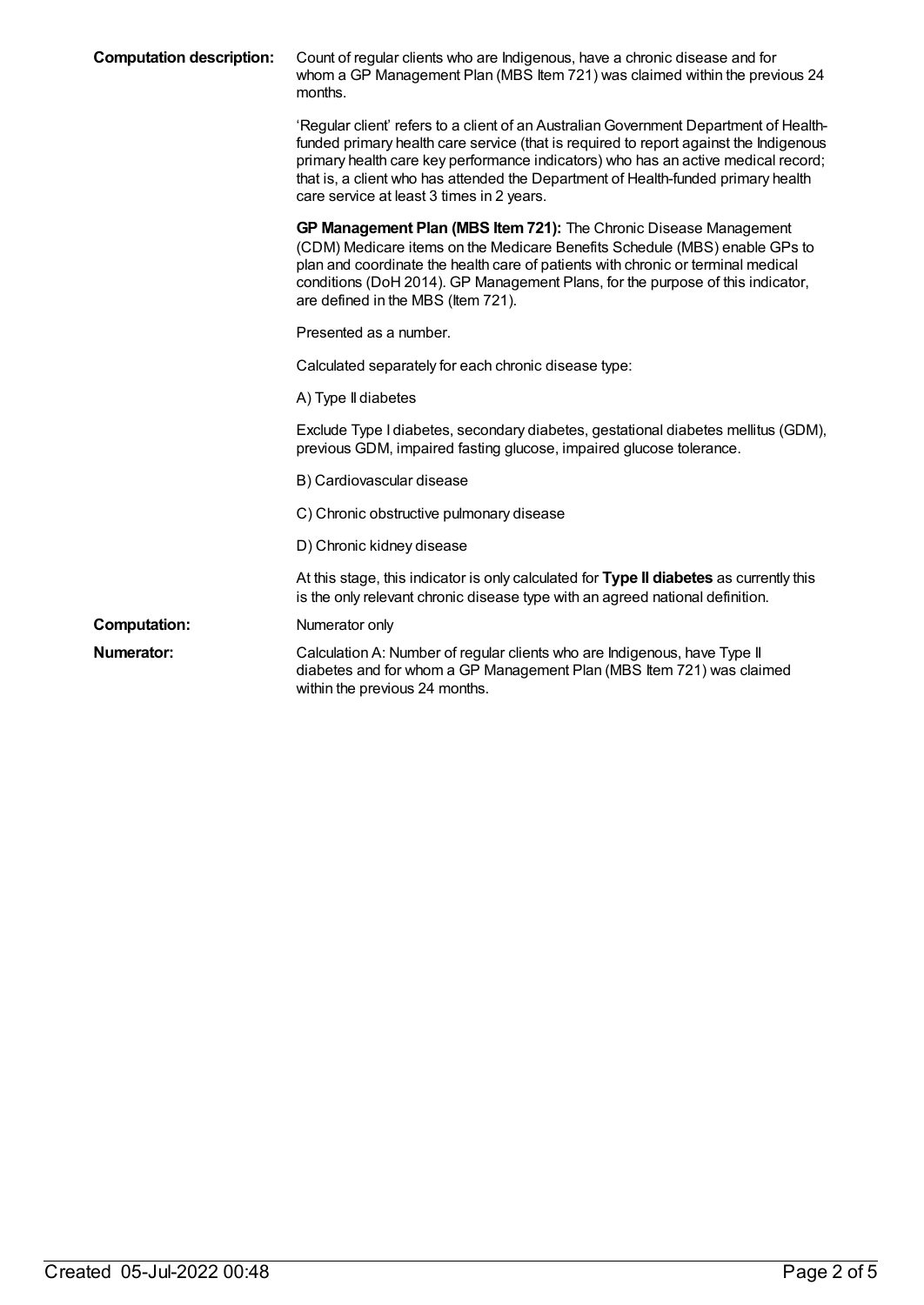[Person—diabetes](https://meteor.aihw.gov.au/content/270194) mellitus status, code NN

**Data Source**

[Indigenous](https://meteor.aihw.gov.au/content/430643) primary health care data collection

**NMDS / DSS**

[Indigenous](https://meteor.aihw.gov.au/content/585036) primary health care DSS 2015-17

**Guide for use**

Type II diabetes only.

#### **Data Element / Data Set**

[Person—Indigenous](https://meteor.aihw.gov.au/content/291036) status, code N

**Data Source**

[Indigenous](https://meteor.aihw.gov.au/content/430643) primary health care data collection

**NMDS / DSS**

[Indigenous](https://meteor.aihw.gov.au/content/585036) primary health care DSS 2015-17

#### **Data Element / Data Set**

[Person—regular](https://meteor.aihw.gov.au/content/436639) client indicator, yes/no code N

**Data Source**

[Indigenous](https://meteor.aihw.gov.au/content/430643) primary health care data collection

**NMDS / DSS**

[Indigenous](https://meteor.aihw.gov.au/content/585036) primary health care DSS 2015-17

#### **Data Element / Data Set**

Person—GP [Management](https://meteor.aihw.gov.au/content/504966) Plan (MBS Item 721) indicator, yes/no code N

**Data Source**

[Indigenous](https://meteor.aihw.gov.au/content/430643) primary health care data collection

**NMDS / DSS**

[Indigenous](https://meteor.aihw.gov.au/content/585036) primary health care DSS 2015-17

#### **Disaggregation:** 1. Sex:

- 
- a) Male b) Female
- 2. Age: a) 0-4 years b) 5-14 years c) 15-24 years d) 25-34 years e) 35-44 years f) 45-54 years g) 55-64 years h) 65 years and over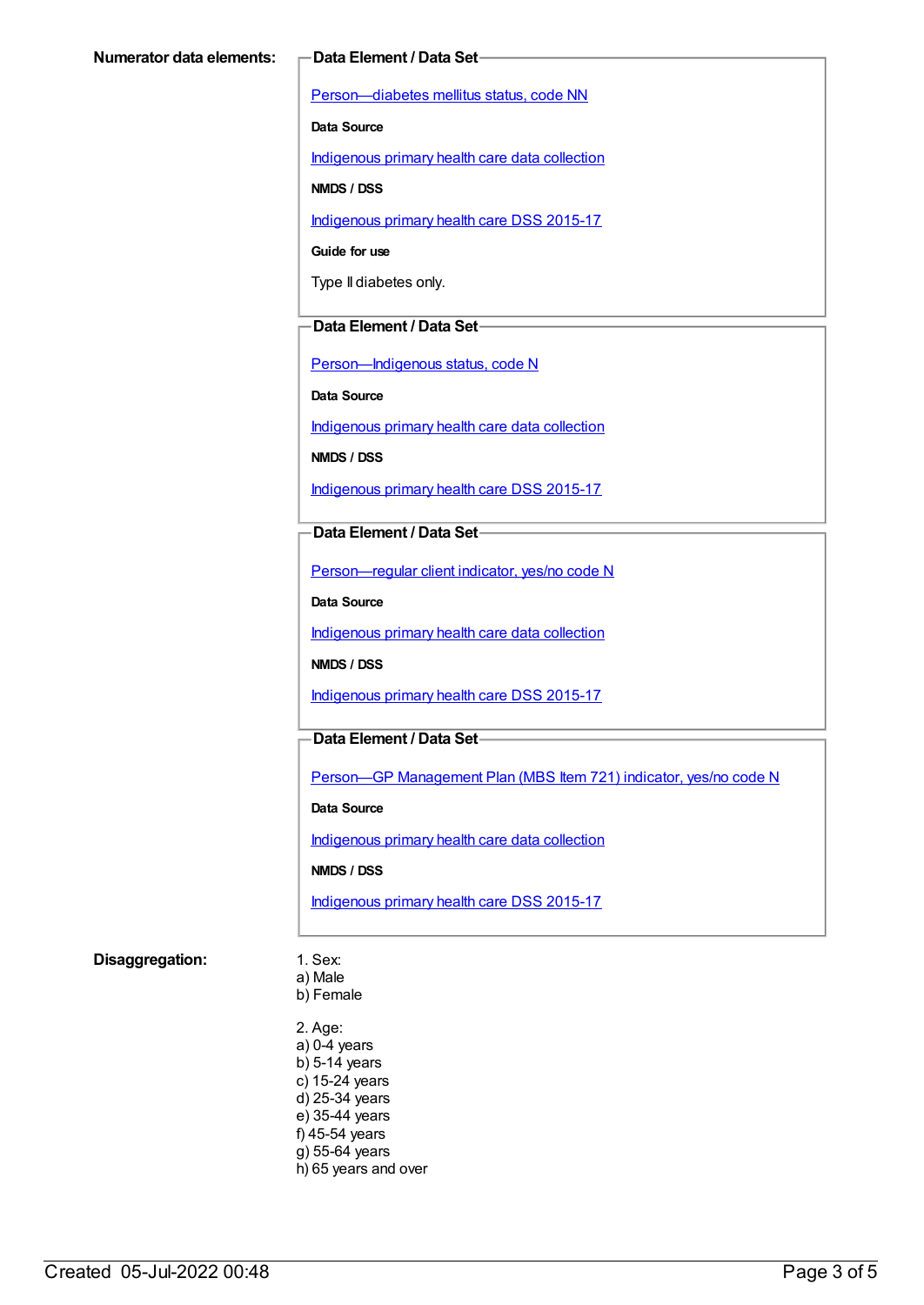#### **Data Element / Data Set**

[Person—sex,](https://meteor.aihw.gov.au/content/287316) code N

**Data Source**

[Indigenous](https://meteor.aihw.gov.au/content/430643) primary health care data collection

**NMDS / DSS**

[Indigenous](https://meteor.aihw.gov.au/content/585036) primary health care DSS 2015-17

#### **Data Element / Data Set**

[Person—age,](https://meteor.aihw.gov.au/content/303794) total years N[NN]

**Data Source**

[Indigenous](https://meteor.aihw.gov.au/content/430643) primary health care data collection

**NMDS / DSS**

[Indigenous](https://meteor.aihw.gov.au/content/585036) primary health care DSS 2015-17

# **Representational attributes**

| <b>Indicator conceptual framework</b> |        |
|---------------------------------------|--------|
| Unit of measure:                      | Person |
| Data type:                            | Real   |
| <b>Representation class:</b>          | Count  |

| <b>Framework and</b> | Continuous |
|----------------------|------------|
| dimensions:          |            |

### **Data source attributes**

| Data sources: | Data Source                                    |
|---------------|------------------------------------------------|
|               | Indigenous primary health care data collection |
|               | Frequency                                      |
|               | 6 monthly                                      |
|               | Data custodian                                 |
|               | Australian Institute of Health and Welfare.    |

## **Accountability attributes**

|                      | Further data development / Further work is required to reach agreement on national definitions for other chronic |
|----------------------|------------------------------------------------------------------------------------------------------------------|
| collection required: | diseases including cardiovascular disease, chronic obstructive pulmonary disease                                 |
|                      | and chronic kidney disease.                                                                                      |

# **Source and reference attributes**

| <b>Submitting organisation:</b> | Australian Institute of Health and Welfare |
|---------------------------------|--------------------------------------------|
|                                 | Australian Government Department of Health |